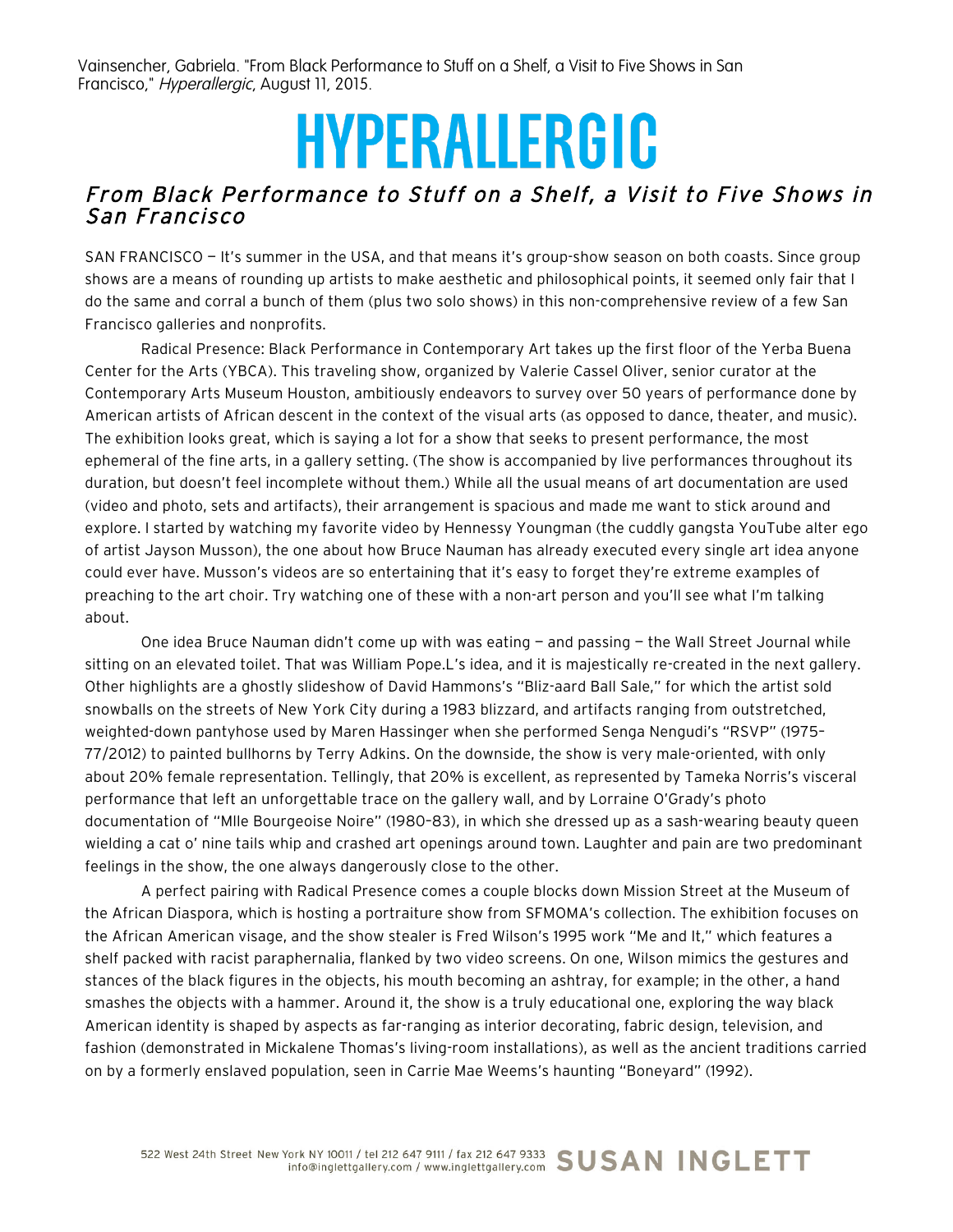Vainsencher, Gabriela. "From Black Performance to Stuff on a Shelf, a Visit to Five Shows in San Francisco," Hyperallergic, August 11, 2015.

Back at the YBCA, the second floor was until recently taken up by Shana Moulton's solo exhibition Picture Puzzle Pattern Door, part of the center's curatorial series focusing on the relationship between art and technology. The show had a look I've been seeing (too?) much of recently, one that seems to take its cues from the nail-salon aesthetic — new age meets new media. A weird and funny video installation told the story of a character named Cynthia (portrayed by the artist) and her battle with irritable-bowel syndrome using a real biofeedback system, which was also available for viewers' testing elsewhere in the show. Video is made of light, and Moulton deftly used this material, shaping and cropping her projections to play with the space they were in as well as with the images within them. These videos did a much better job at activating the gallery than the actual physical objects displayed outside in the hall. Some of the objects (gloved mannequin hands, salt crystal lamps, acupuncture model of the human ear) appeared in the videos, but in person they didn't manage to rise above the stuff-in-a-row-on-a-shelf look.

Speaking of stuff on a shelf, one artist who's taken this up as theme and foil is Alejandro Almanza Pereda, currently showing work in both a group exhibition at Cult gallery and a large solo endeavor as artist-inresidence at the San Francisco Art Institute (SFAI). At Cult, he has installed (if you can call it that) one of his glorious flirtations with failure, a shelf-based sculpture that uses a glass bowl, an upside-down figurine, and a neon light, among other things, as supports. It's so precariously assembled that it continues to appear fragile, temporary, and alive, even in the white cube.

The show this work is part of is titled Sexxxitecture, and it explores the way desire and man-made spaces interact. Alongside Almanza Pereda's objects are Daniel Gerwin's works, which exist in a twilight zone between painting and sculpture, but also, and more interestingly, between being nostalgic about certain tropes of image-making (trompe l'oeil wood grain, fake perspective) and criticizing them. His best piece here is "Dress Up" (2014), a multipatterned confluence of wood that looks like it was literally slapped together and then attempted escape by slithering up the gallery wall. Another standout is Roman Liška's bizarre, two-piece "Dazzle Painting." Made with foamed rubber on linen, the canvases look like what would happen if Andy Warhol had played around with Puffy Paints. Like many of the works in this show, they are majorly desirable but cramped together. Maybe this is a statement about San Francisco real estate prices, the only things that make me feel like I get a deal on my place in Brooklyn.

If you like Almanza Pereda's work at Cult gallery, head on up to his solo show at SFAI. The magnificent campus is home to one of Diego Rivera's most beloved US murals, "The Making of a Fresco Showing the Building of a City" (1931), a meta-work starring Rivera's ass plumply perched at the center of a scaffold used to paint the eponymous mural. In front of this work, Almanza Pereda has installed his own kind of scaffolding, made of white neon tubes. It both illuminates and blocks Rivera's work, and most importantly in 2015, it makes the whole thing impossible to photograph with a smartphone. Titled "Change the World or Go Home," the work encapsulates the kind of challenges the artist likes to give himself.

In the main gallery, he tackles another big one: trying to do something new with the still life. This seems like a long battle which has only just begun for Almanza Pereda, but here is a good start: he turns it upside down. The gallery is a mash-up of artist studio, fabrication workshop, flea market, and mad scientist laboratory. Off to one side is a giant shelving system bearing the results of weeks of rummaging through the Bay Area's flea markets. The objects on it, ranging from intensely ugly glassware to gorgeous hanging rope sculptures, make it clear that Almanza Pereda has a good eye both as an ironic artist and as an earnest collector of objects. What allows these things to rise above the stuff-on-a-shelf problem is that they function like a big palette which Almanza Pereda uses in making his videos. In the middle of the space sits an enormous, custom-built, indoor pool, the site to which all these objects are destined. Almanza Pereda uses the pool to stage and shoot his videos, a series of which is playing in the upstairs projection gallery. In these works, underwater conditions and